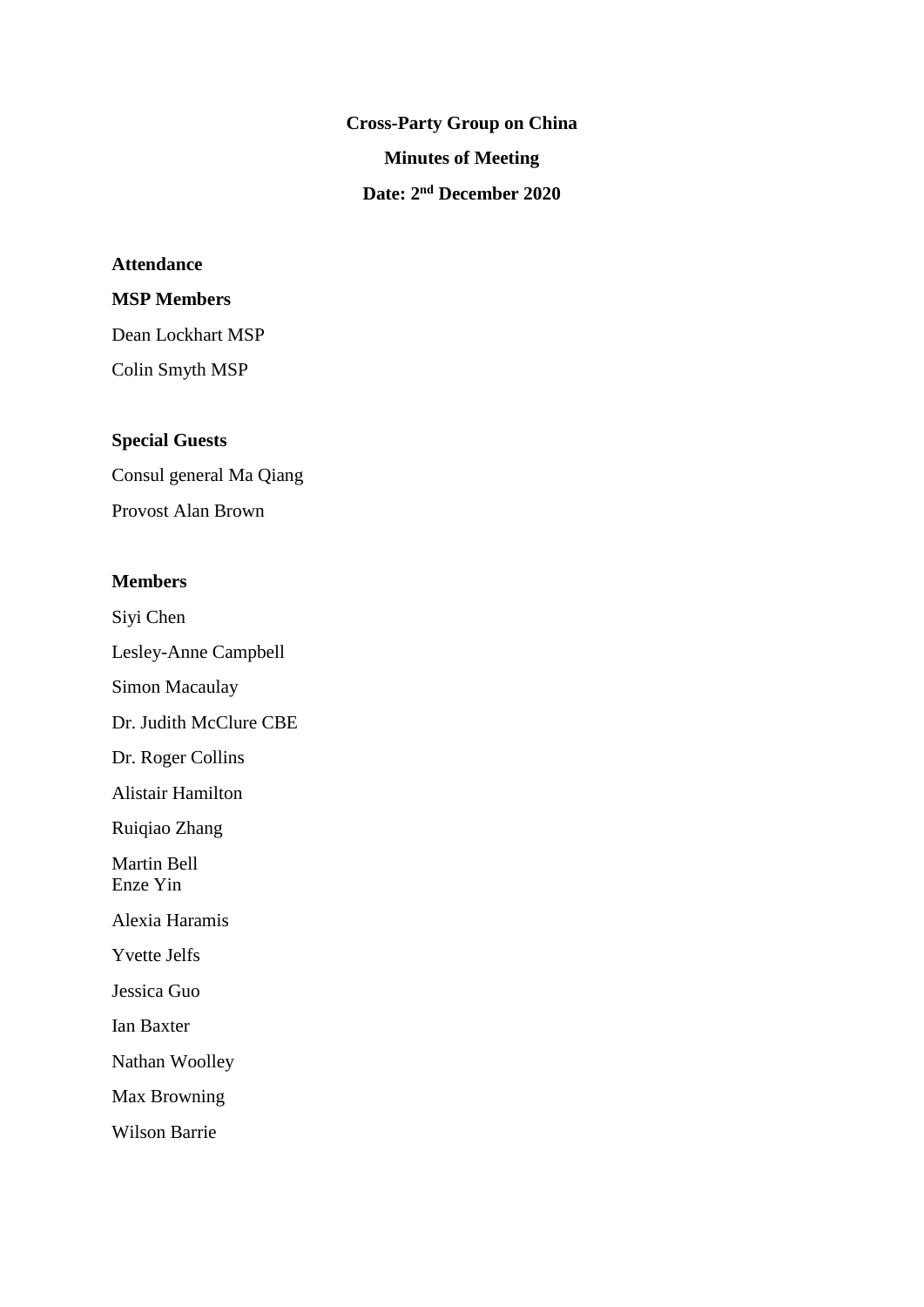# **1: Welcome and Apologies**

Dean Lockhart MSP opened the meeting welcoming members and guests to the latest meeting of the Cross-Party Group on China. He continued by welcoming the special guests who were addressing the group this evening, his Excellency Consul General Ma Qiang.

## **2: AGM**

Dean Lockhart MSP were nominated for the roles and elected by the group to the role of Convener.

Colin Smyth MSP were nominated for the roles and elected by the group to the role of Deputy Convener.

Siyi Chen were nominated for the roles and elected by the group to the role of Secretary

## **3: Minutes of the Previous Meeting**

Minutes from the previous meeting were agreed to.

### **4: Consul General Ma Qiang**

Convener Dean Lockhart MSP, Ladies and Gentlemen. I am delighted to join you for the third time ina row since I took office last October. I set great store on the role played by the Scottish Parliament in developing China-Scotland relationship. I appreciate CPG China's contribution to that relationship, particularly Dean's invaluable support and contribution. I truly value the opportunity to exchange views with all of you to jointly review the achievements of China-Scotland relations in the past year and to look into the new year.

The Consul General introduced the recently concluded Fifth Plenary Session of the 19th CPC Central Committee adopted recommendations for formulating China's 14th Five-Year Plan. The Consul General pointed out that by the end of October, China had provided assistance to 150 countries and 7 international organizations and exported over 179 billion masks, 1.73 billion protective suits, and 543 million testing kits. China is to materialize the COVAX facility backed by the WHO and work to make vaccines a global public good accessible and affordable to people around the world.

The consul general continued to express the two sides anticipate overcoming the impact of the COVID-19 and gradually resume dialogues and exchanges in all fields as soon as possible. MSPs and officials from the Scottish Parliament are welcome to visit China at a time convenient for both sides. The year 2021 will be an important year for coordinated global response to climate change. China Kunming and Glasgow will host COP15 and COP26 respectively. These are not only important events in China-Scotland relations but also bear great significance to global cooperation and governance on climate change and environmental protection.

The consul general concluded that joint response to this health emergency has been the main theme of Sino-Scottish cooperation in the past year. Facing the unexpected challenges, the two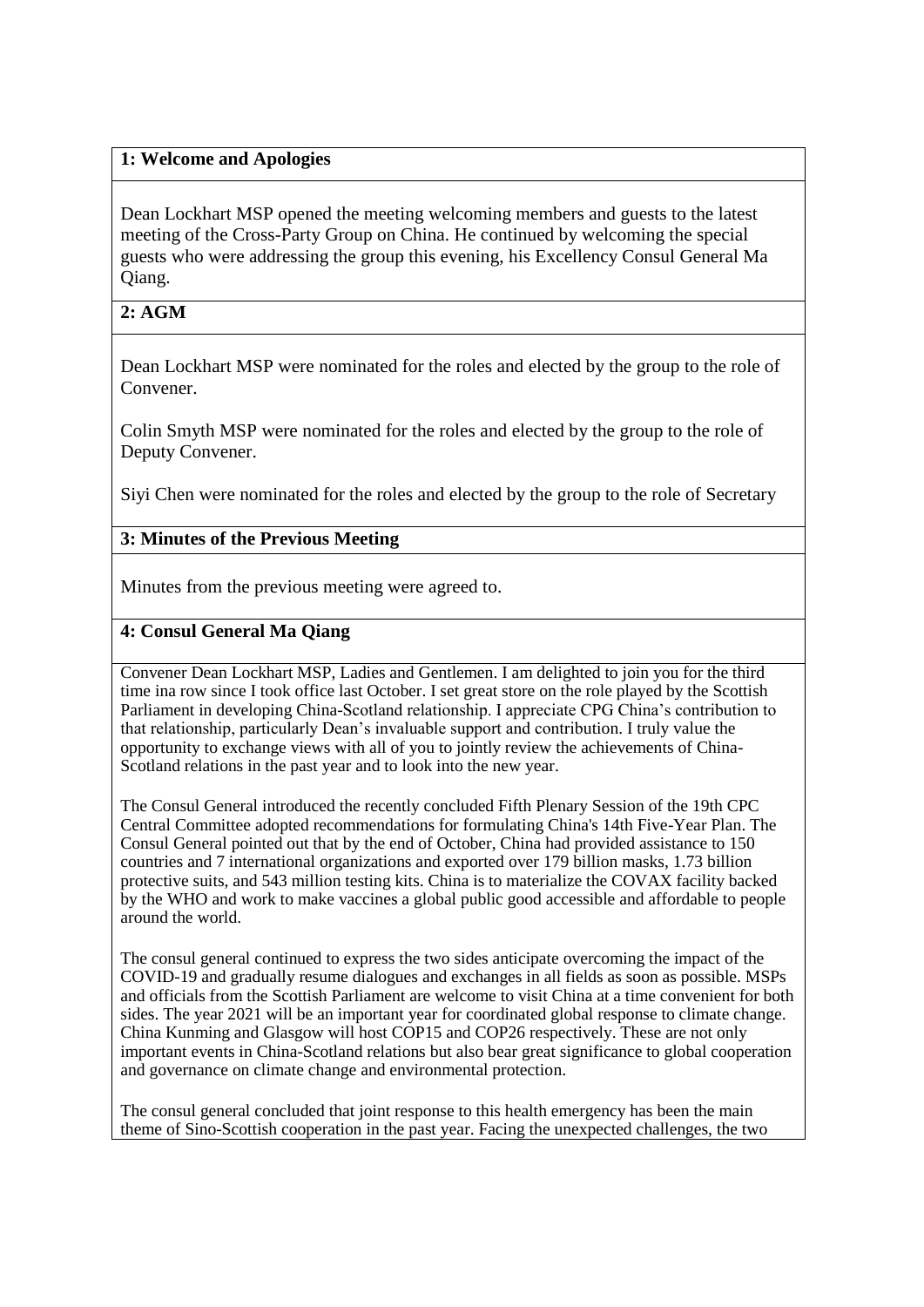governments and peoples have stood together and extended each other a helping hand. Our traditional friendship has been further strengthened and cooperation further deepened.

# **5: Trade, Business, E-commerce and China International Import Expo**

Dean Lockhart MSP began by thank you Consul general.

Thank you very much for those opening remarks that covered the number of a wide rang of issues. One of the things you mentioned was the China International Import Expo, which I believe that a number of Scottish companies where in the attend in the Expo, physical attendance as well as in virtual attendance. One of the questions I had is when it comes to exhibitions and trade missions in China are things back to business as usual are like the attendance, for example at the import exhibition was that the attendance was similar to previous years.

Consul general Ma Qiang

There are about 30 Scottish companies attended the import exhibition in Shanghai last month. And that was a very successful exhibition for all. But we still face very serious situation from imported cases. So in that case, I think in situation like this, I think maybe like the virtual trade, like the Scottish chambers have done will be more common in the near future.

Dean Lockhart MSP

Very good to know and Stuart Hamilton from the Scottish Chamber of Commerce is very kindly joined us this evening and he can provide this with an update on the plans that the Chamber of Commerce have, both in terms of virtual trade missions, but hopefully some good old fashioned face to face trade missions as well.

Stuart Hamilton --- Scottish Chamber of Commerce

It's been really a very interesting thing for Scottish Chamber of Commerce because we did run the typical missions until we were unable to do so from March. And we had to switch our focus across to virtual trade missions very quickly indeed. We have actually phoned the new way of running missions with virtually online is working extremely well because it's giving businesses the opportunity to meet each other online. Testing test water if you like before they commit the all the time and the money actually. And to physically go over and when we do follow up with physical visits, they will be focused missions following up on conversations that have already providing promise. I suppose to both parties recently we've been in as far as the team was a concerned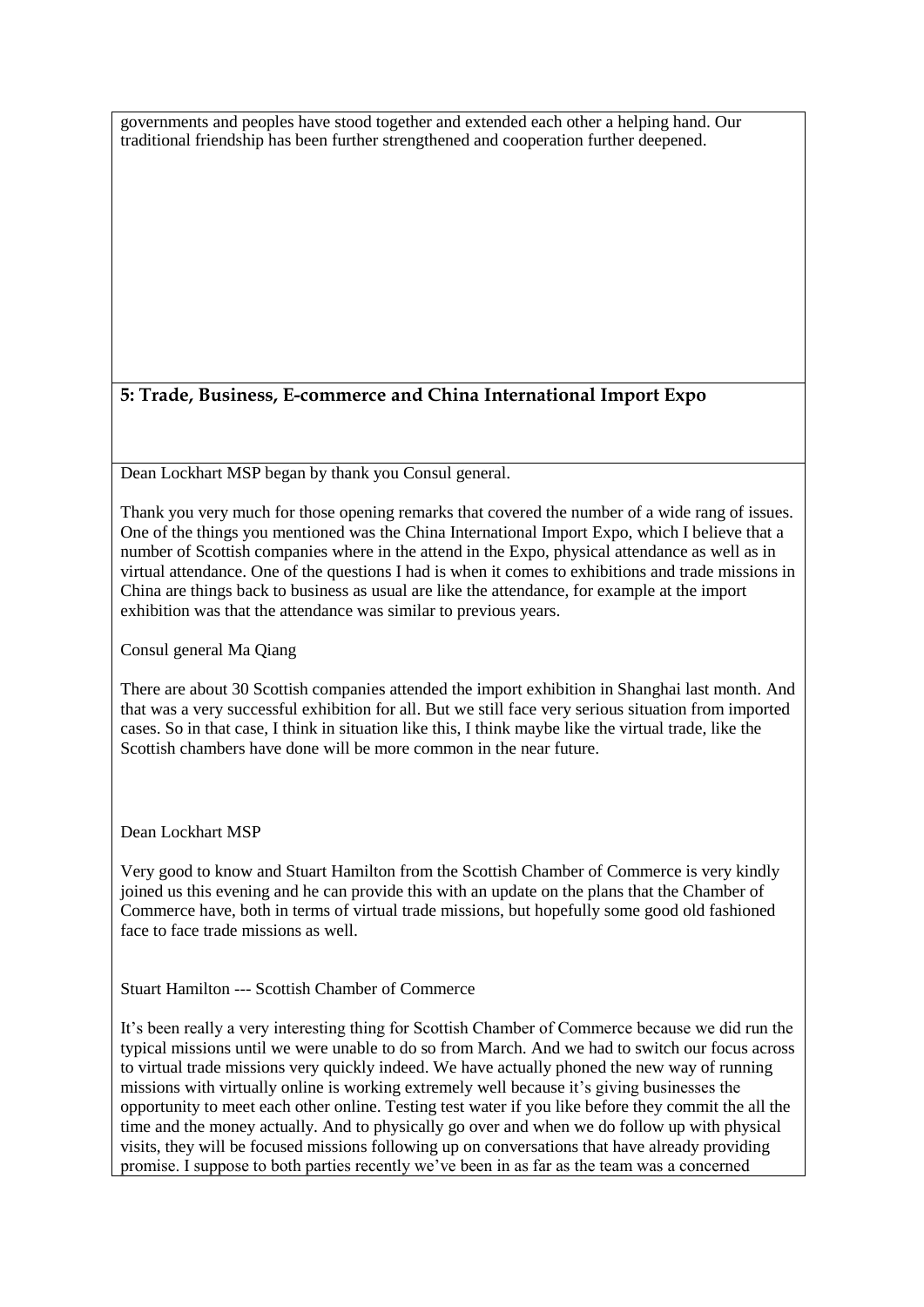machine but Glasgow Chamber and Scottish Chamber was itself been involved in China for some time. But most recently Scottish Chamber of Commerce has also general mentioned and run to virtual meetings online with Shandong, first of all, and then with Inner Mongolia and in the case of Shandong 26 Scottish companies take parts and in the case of Inner Mongolia 24 companies take parts. And already at this very early stage, there has been a 10 million pounds contract one and to establish a new distillery in Inner Mongolia. Stuart Hamilton introduced that they have established potential trade relations with Hangzhou, Shanghai and Nanjing.

#### Provost Alan Brown

Thank you very much Dean. I just to thank the Consul general for my support on the trip I had to Shijingshan back in January. Hopefully we can do another exchange project soon. We are hoping to sign a formal friendship agreement.

### Yvette Jelfs

I think it was amazing because obviously as I just counted it last time, we were all together and I didn't think it was going to work because I think in China everything should be face to face. And it was amazing to see how well it worked. And in instead of actually to make in the big effort of getting on a plane and going across and being promised meeting is that you don't get this actually works much better. I am much happier about this. And I though it was going to be in the first place. It's we can actually organise something to present them to explain exactly about our business what we want to work. Corporations were looking for what people we want to come in with the business with us. So we can actually put like a keynote presentation together and show everything rather than just sort of meeting them and trying to sort of discuss it over dinner is actually much more fulfilling.

### Martin Bell --- Scotch Whisky Association

This year so far has been very difficult. Up until at the end of September this year, we were down in 27% in value of our total exports. And as an industry that exports 93% of everything we produce, then that is a very challenging year. This is very different crisis from last time from our perspective. But there are positive signs, and I think that's where China comes in. In particular, we're seeing growth emerging in Asia and actually shipments to China. At the end of September, we're actually up 11% I see from our point of view, but it's an illustration of how quickly and China's has emerged on the other side. A total Chinese experience production is 10 billion bottles. The total Scottish production is just over 1 billion bottles. In China we sale 15 million bottles. Yet China is our  $16<sup>th</sup>$  largest market by value and  $20<sup>th</sup>$  by volume. So from our perspective, China is very good market.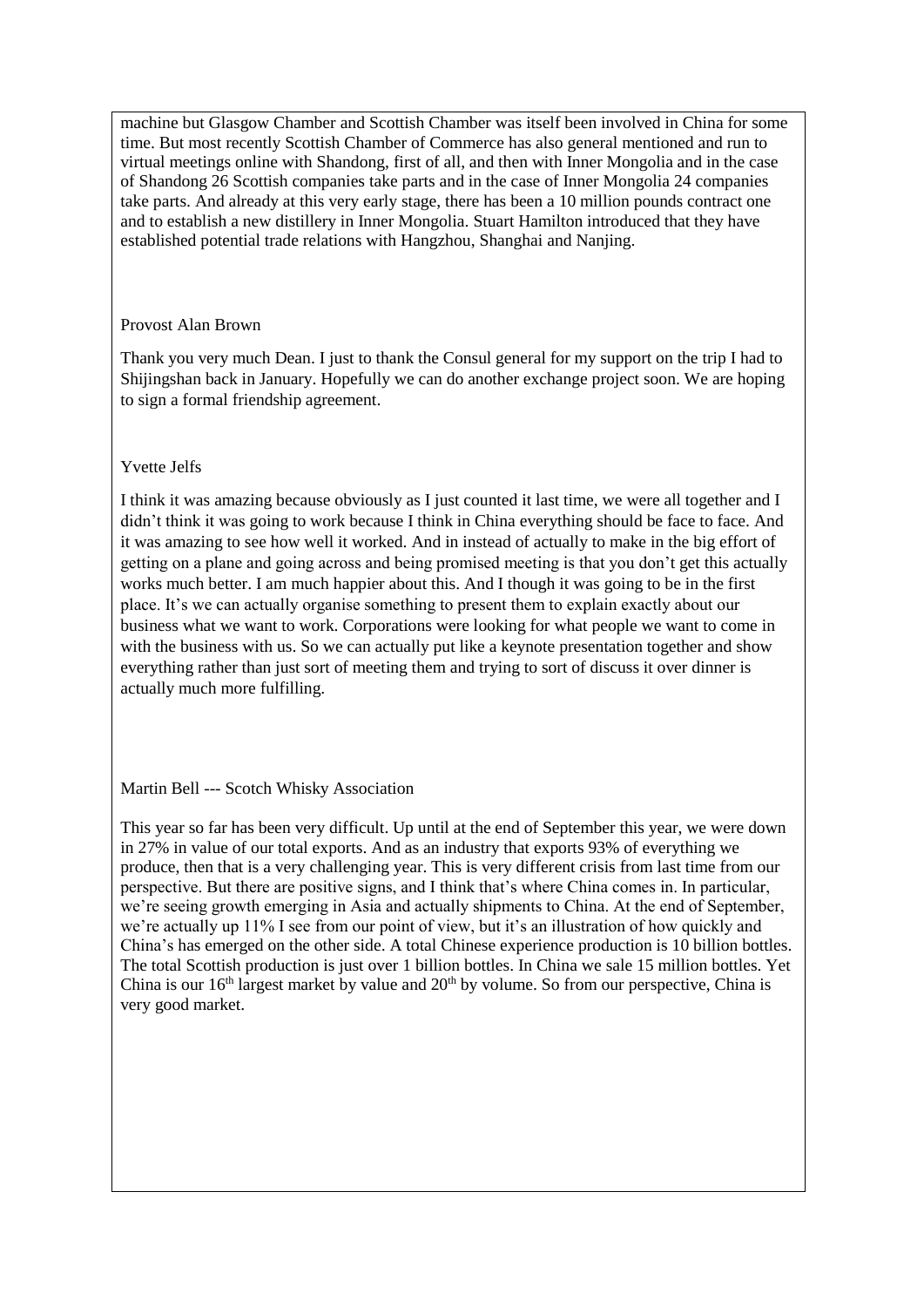#### Wilson Barrie --- China Britain Business Council

.

Back up other stories, such as Stuart Hamilton as well and virtual trade missions and things like that. There's lots of positive news at the moment. There's a 59 million pounds demand from China right now. I would like to share some strong report that we have commissioned by Cambridge economics and actually shows as well a growing appeal for Scottish products in China. As well as all of these trading ties translating into the livelihoods here in Scotland, the economic ties of China supporting 10,000 jobs here and about five thousand those jobs are actually trading supporting all the conversations they were having tonight with regards to tourism and education, employment to support. These Chinese tourists and Chinese students coming over. Employment has risen over 55% there as report has come outwith. I believe it is possibly 40 million pounds worth of contracts has been signed for Scottish companies during China International Import Expo.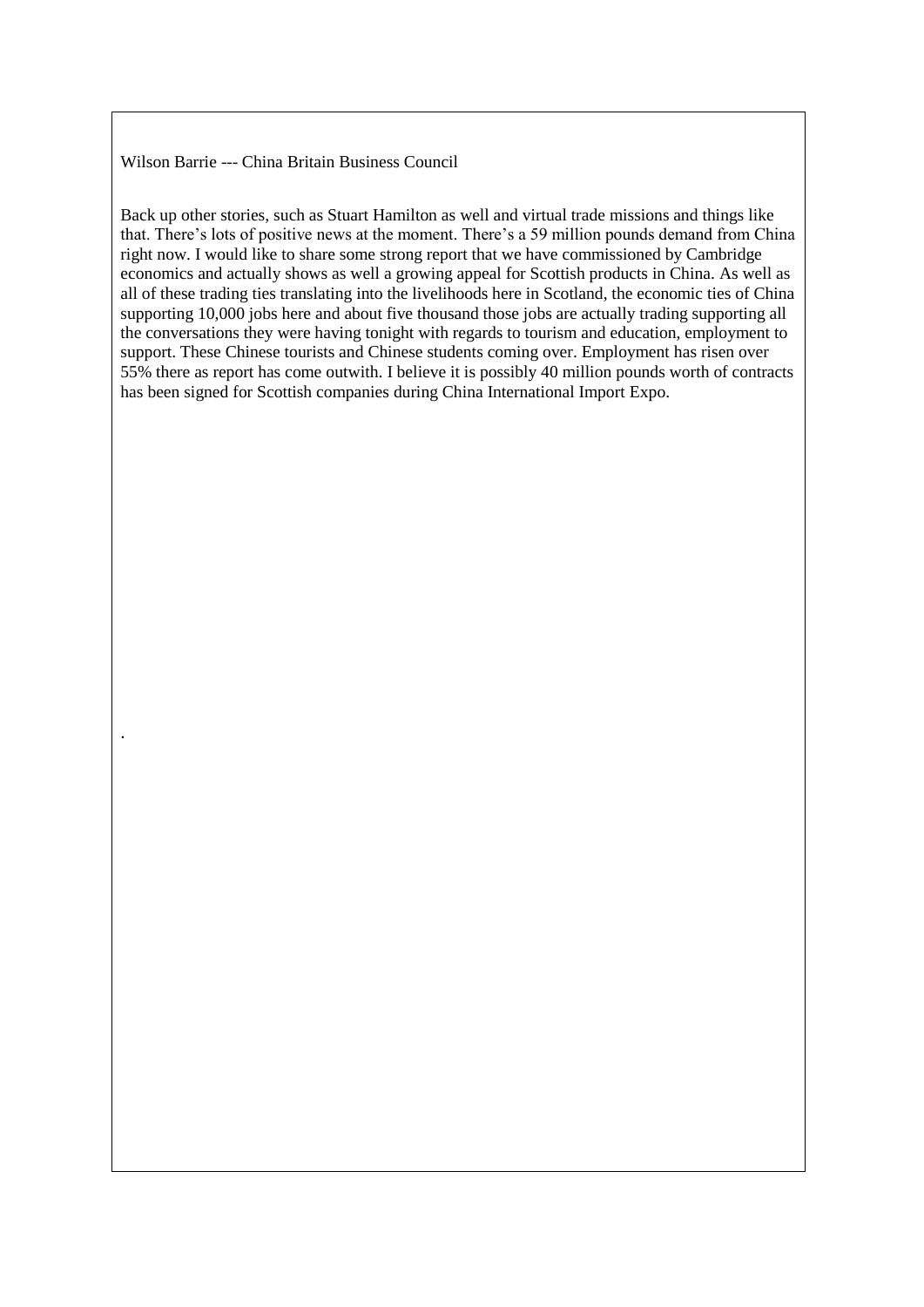# **6: High school and university Chinese Language teaching**

Simon Macaulay – SCEN

There is last period has been a very challenging one for schools and for pupils in school. We have been working very closely with teachers, particularly through the Chinese teaching club, which is an integral part of the organisation of the charity. I want to mention what is that does growth, and teaching mandarin through e-learning. Mr. Simon Macaulay introduced one project has been developed through the Confucius institute for Scotland schools in the university of Strathclyde and another project which is SCEN set up a couple of years ago, working with student volunteers from University of Edinburgh.

Max Browning – University of Edinburgh

We have Chinese lessons been lucky enough to team up with Fudan University in Shanghai. That's doing online language courses which are very intensive 20 hours a week very interactive learning about 6 people in each lesson. The biggest issue obviously is that students have been unable to go for their years abroad in China. So that's been quite a challenge.

Nathan Woolley --- University of Glasgow

I will just point out that as far as we go there, reporting the economist which pointed out that throughout the western world, despite all the effort and investment in Chinese language programs, the number of people that in Chinese have been talking since 2017 numbers don't remain. On the other people who are learning Chinese in high school is not translating into increased numbers in universities.

**7: Final remarks**